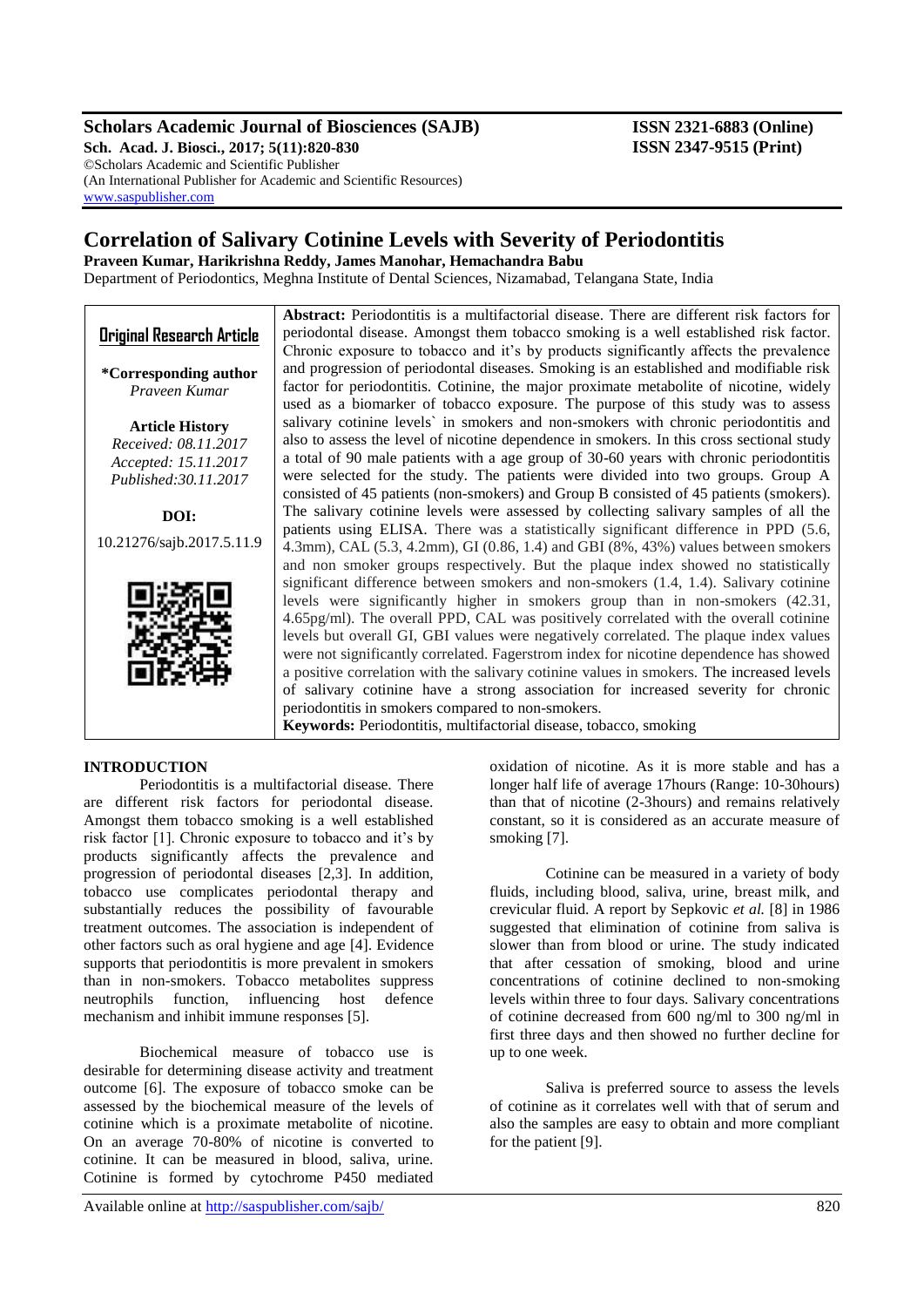ELISA is sensitive but not specific, that means it detects the chemicals that are structurally similar to cotinine but it can be used as a more economical and easier way of estimating the cotinine levels [7].

Gonzalez *et al.* [10] in 1996 measured serum cotinine using ELISA and correlated its level with severity of periodontitis and concluded that higher concentrations of cotinine levels are associated with severity of periodontitis. A 10 year longitudinal study [11] was done to determine the association of salivary and gingival crevicular fluid cotinine levels with periodontal disease status in smokers and nonsmokers by using ELISA and concluded that cotinine levels are stable over time and that levels relate positively and significantly to periodontal disease in smokers with periodontitis. Another study [12] by using ELISA determined the relationship between passive and active smoking on the basis of salivary cotinine and severity of periodontitis and finally concluded that passive smoking classified in terms of salivary cotinine level may be an independent risk indicator.

As saliva collection is non-invasive and levels of cotinine in saliva are similar to those in serum, this study was conducted to correlate the salivary cotinine levels with severity of periodontitis by using ELISA.

The aim of the present study was to correlate the levels of salivary cotinine in smokers and nonsmokers with periodontitis and to evaluate the nicotine dependence in smokers.

### **METHOD AND MATERIALS**

A total of 90 male patients within the age group of 30-60 years with chronic periodontitis attending the department of periodontics, Meghna Institute of Dental Sciences, Nizamabad were selected for the study. 45 patients with no history of smoking in their lifetime were included in Group A (non-smokers) and 45 patients with history of cigarette smoking only were included in Group B (smokers). Criteria for chronic periodontitis was presence of at least two or more teeth with Probing Pocket depth (PPD) ≥5mm and Clinical Attachment Loss (CAL) ≥3mm [12]. The purpose and procedure of the study was explained to the subjects and an informed consent was obtained. All the subjects enrolled in the study fulfilled the inclusion and exclusion criteria. Permission from the ethical committee was obtained prior to the study. Salivary samples of all the patients were collected in test tubes using funnel. The clinical parameters included were Plaque index [13], Gingival index [14], Gingival bleeding index [15]. Probing Pocket Depth (PPD), Clinical Attachment Loss (CAL) was measured on four surfaces of the tooth.

## **Methodology**

After selection of subjects, a detailed case history was taken which also included Fagerstrom index for nicotine dependence for smokers group.

#### **Fagerstrom test for nicotine dependence (FTND)**   $[16]$

This is a six item test to diagnose degree of nicotine dependence in smokers.

#### **Scoring the Fagerstrom Test for Nicotine Dependence (FTND)**

In scoring the Fagerstrom Test for Nicotine Dependence, the three yes/no items were scored 0 for no and 1 for yes. The three multiple-choice items were scored from 0 to 3. The items were summed to yield a total score of 0-10.

## **Method of collecting saliva (navazesh method)** [17] **(Figure -1)**

Many studies have shown that unstimulated saliva is more preferable than stimulated saliva. The reason for the difference may lie in the pH changes which alter with the flow rate. Cotinine has a pKa (dissociation constant) close to the pH of saliva and plasma. As the pH of unstimulated saliva is less than that of stimulated saliva, a basic compound such as cotinine would be influenced by the flow. It is possible to obtain maximum concentration of cotinine from saliva when the pH of saliva is acidic as in unstimulated saliva. Thus, as flow rate is increased with stimulation, less of the substance would be captured for measurement [6].

Unstimulated saliva was collected from all the patients. The patients were asked to rinse their mouth with water and seated comfortably with eyes open. They were asked to tilt their head slightly forward and rest for 5 minutes to minimize orofacial movements. Later they were asked to accumulate saliva in the floor of the mouth and repeatedly (every 60 seconds) spit in test tube through a funnel to collect ~5 mL of saliva. Then the saliva samples were refrigerated [12] at -20<sup>0</sup>c. (Figure-2)

Then all the collected & stored samples were analysed for salivary cotinine levels by using Enzyme Linked Immunosorbant Assay (ELISA).

# **Analysis of cotinine level's using ELISA**

This kit (SHANGHAI YEHUA Biological Technology Co., Ltd, Cat. No: yhb0853Hu) [15] used Enzyme Linked Immunosorbant Assay (ELISA) based on Biotin double antibody sandwich technology to assay human salivary cotinine levels. The salivary samples stored at  $-20^{\circ}$ C were removed from refrigerator and allowed to settle down at room temperature and analyzed for cotinine. (Figure 3 to 10), (Table 1, 2)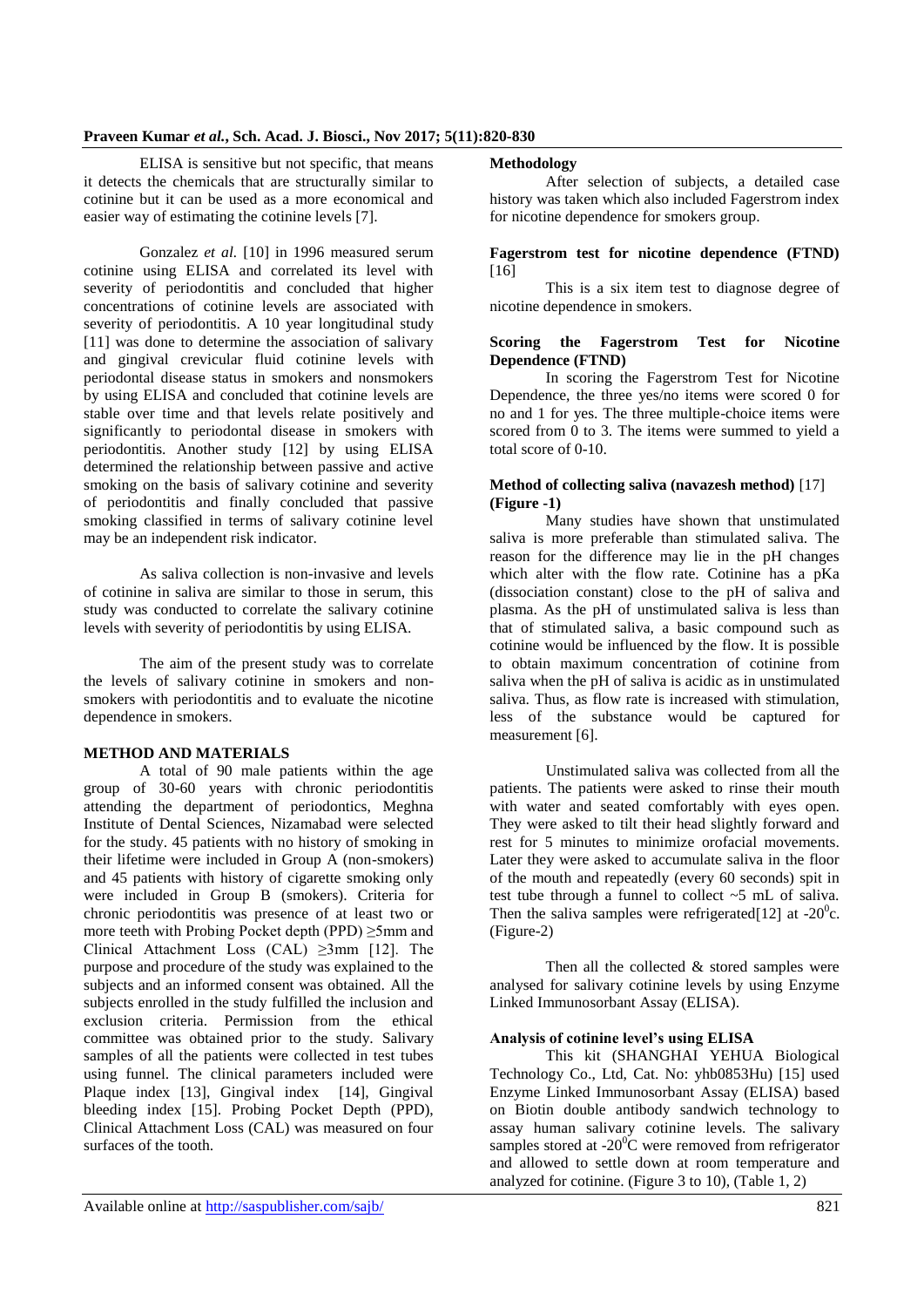# **Inclusion criteria**

- Male patients with age group of 30-60 years.
- Smokers with chronic periodontitis.
- Non-smokers with chronic periodontitis.

# **Exclusion criteria**

- Patients with any systemic diseases.
- Patients who were former smokers.
- Patients on systemic antibiotic therapy before 6 months.
- Patients consuming tobacco in any other form except cigarette smoking.
- Patient with history of previous periodontal treatment prior to study.

# **RESULTS**

Level of significance was assessed at p≤0.05. For statistical analysis Mann-whitney U test and Spearman's rho (ρ) were used.

# **Intergroup comparison of variables (Table– 3)**

In this study age of the subjects ranged between 30-60years. For the statistical analysis age wise distribution of patients was done and they were divided into three sub groups. There was no statistically significant difference found in age of both the groups (Table 4). The median value of age in non-smokers and smokers were 42, 43 years respectively.

When Probing Pocket Depth was assessed between two groups, the median value for Group A was 4.3 and for Group B was 5.6 with  $p<0.001$ . This shows that there is statistically significant difference was found between the groups. When Clinical Attachment Loss was assessed between two groups, the median value for Group A was 4.2 and for Group B was 5.3 with p<0.001. This shows that there is statistically significant difference was found between the groups. When Plaque Index was assessed between two groups, the median value for both was 1.4 with  $p<0.001$ . This shows that there is statistically significant difference was found between the groups. When Gingival Index

was assessed between two groups, the median value for Group A was 1.4 and for Group B was 0.86 with p<0.001. This shows that there is statistically significant difference was found between the groups. When Gingival Bleeding Index was assessed between two groups, the median value for Group A was 43% and for Group B was  $8\%$  with  $p<0.001$ . This shows that there is statistically significant difference was found between the groups. When Salivary cotinine levels were assessed between two groups, the median value for Group A was 4.65 pg/ml and for Group B was 42.31pg/ml with p<0.001. This shows that there is statistically significant difference was found between the groups.

Cotinine levels and Fagerstrom index values were positively correlated in smokers with p value <0.001. As the Fagerstrom value increases the salivary cotinine level was also increased.

### **Correlation of clinical parameters with overall salivary cotinine levels**

Probing pocket depth, Clinical attachment level showed positive correlation with salivary cotinine levels. Gingival index, Gingival bleeding index showed negative correlation with salivary cotinine levels. Plaque index was not significantly correlated. (Table-5)

Overall Probing Pocket Depth values of both smokers and non-smokers were positively correlated with the overall salivary cotinine levels (p value <0.001). Overall Clinical attachment level values of both smokers and non-smokers were positively correlated with the overall salivary cotinine levels (p value <0.001). Overall Plaque index values of both smokers and non smokers were not significantly correlated with the overall salivary cotinine levels (p value of 0.623).

Overall gingival index scores were negatively correlated with overall salivary cotinine levels (p value <0.001). Overall gingival bleeding index were negatively correlated with overall salivary cotinine levels (p value  $\leq 0.001$ ).



**Fig-1: Collection of saliva**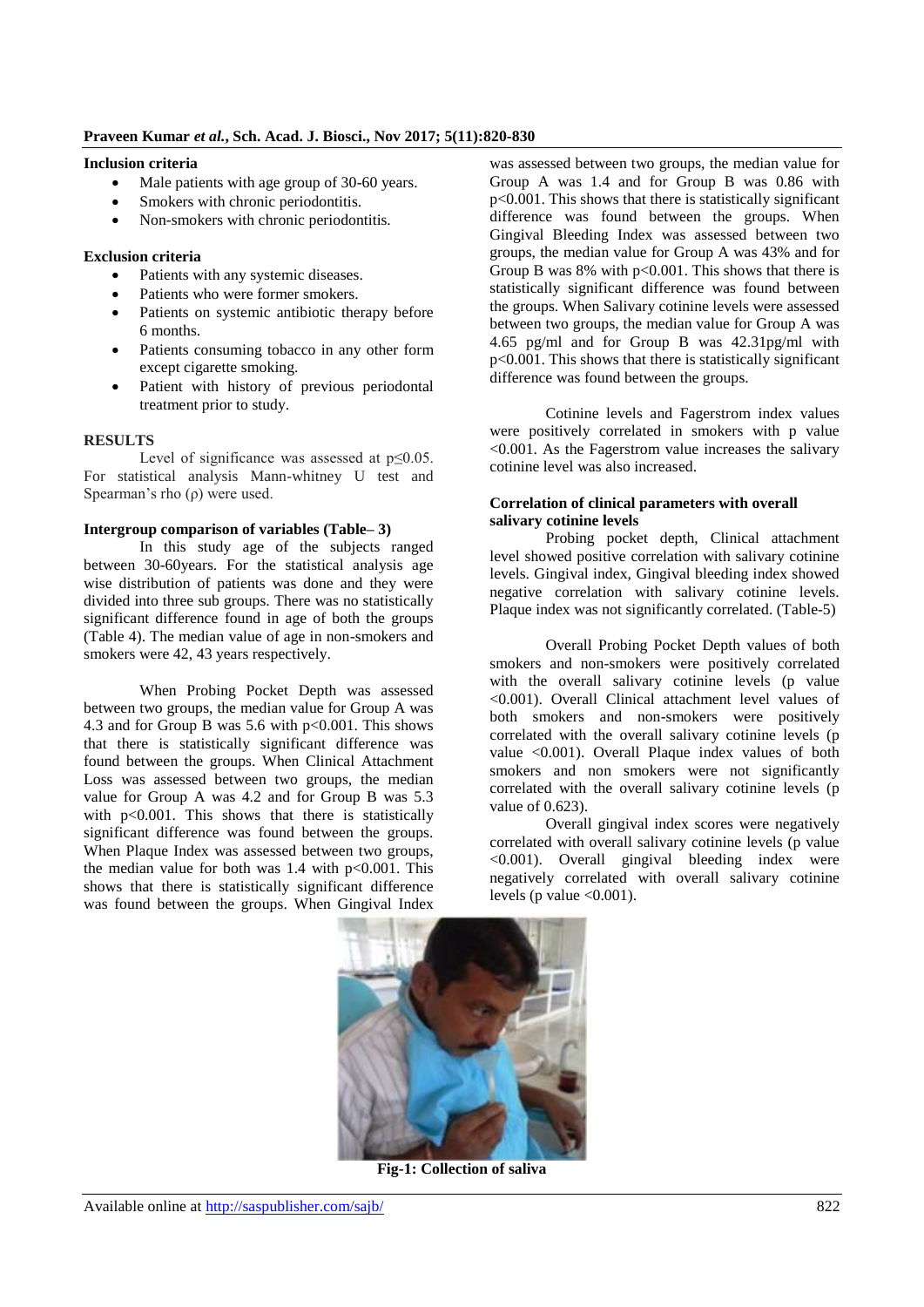

**Fig-2: -20<sup>0</sup>C Refrigerator**



**Fig-3: Dilution of standard solutions**



**Fig-4: Addition of 50µl of standard and 50µl of streptavidin-HRP to the standard solution well.**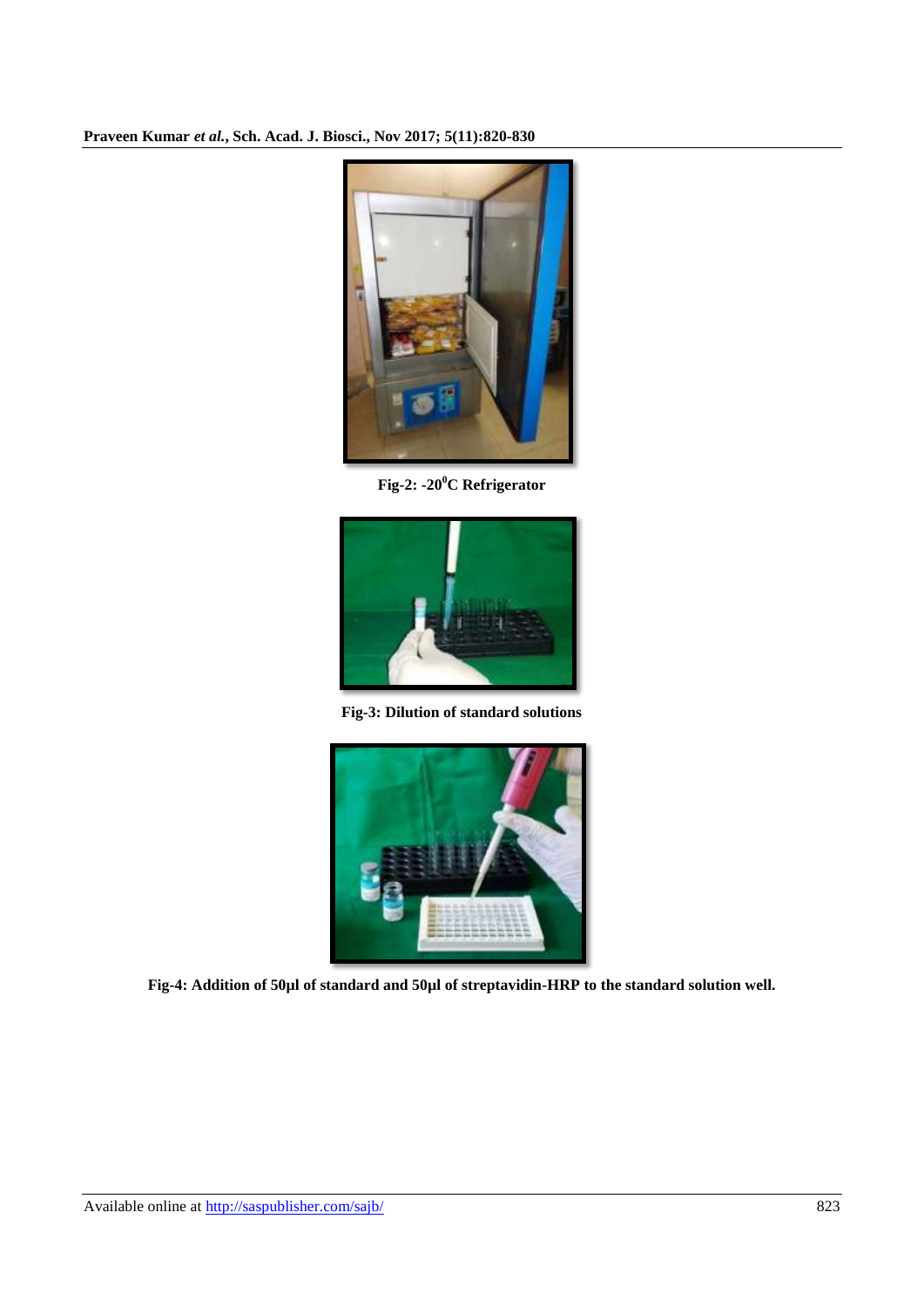

**Fig-5: Addition of 40µl of saliva sample to the sample well**



**Fig-6: Wells incubated at 37<sup>0</sup>C for 60minutes**



**Fig-7: Preparation of washing solution**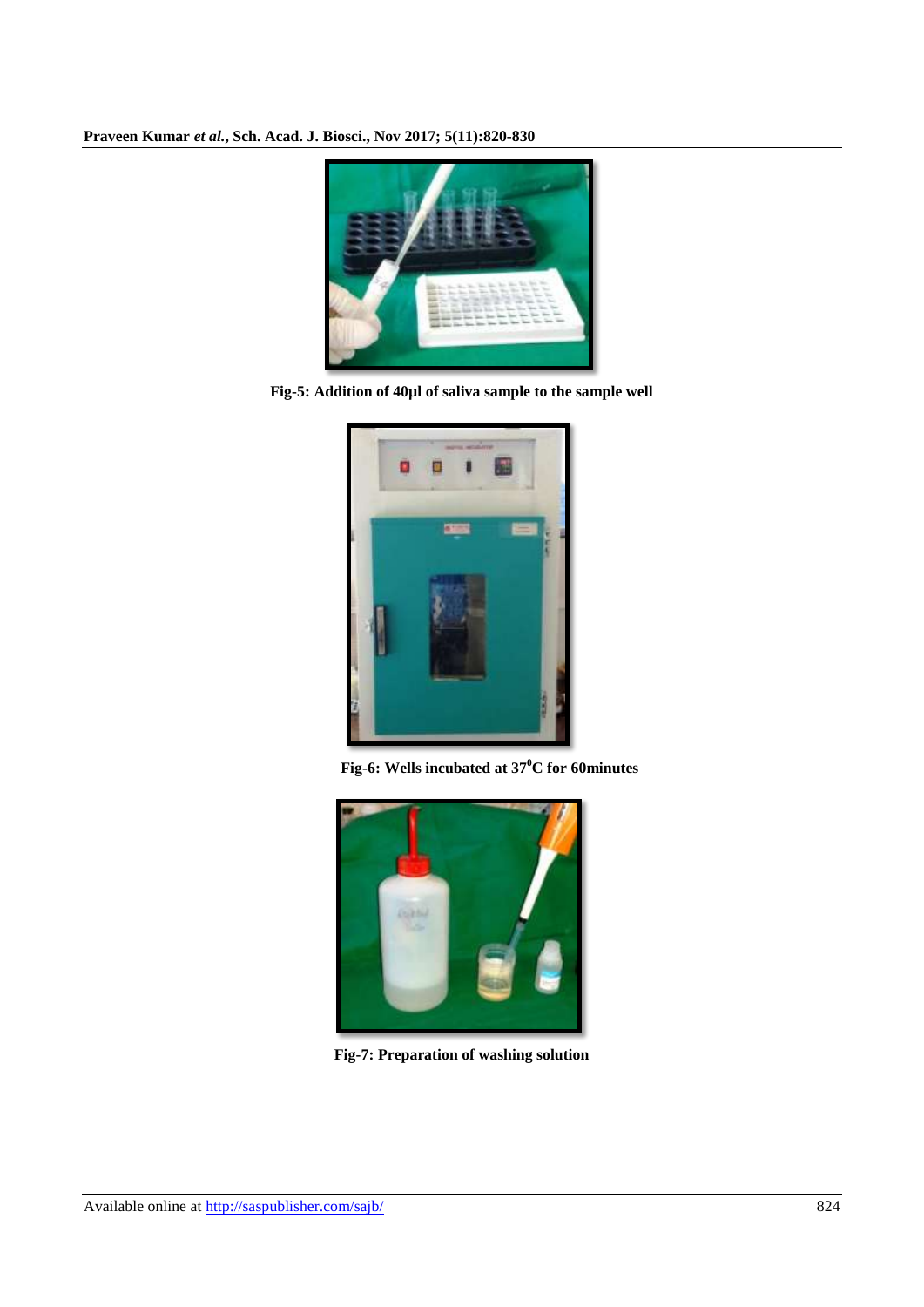

**Fig-8: Addition of 50µl of chromogen reagent A, B to each well**



**Fig-9: Color change from blue to yellow**

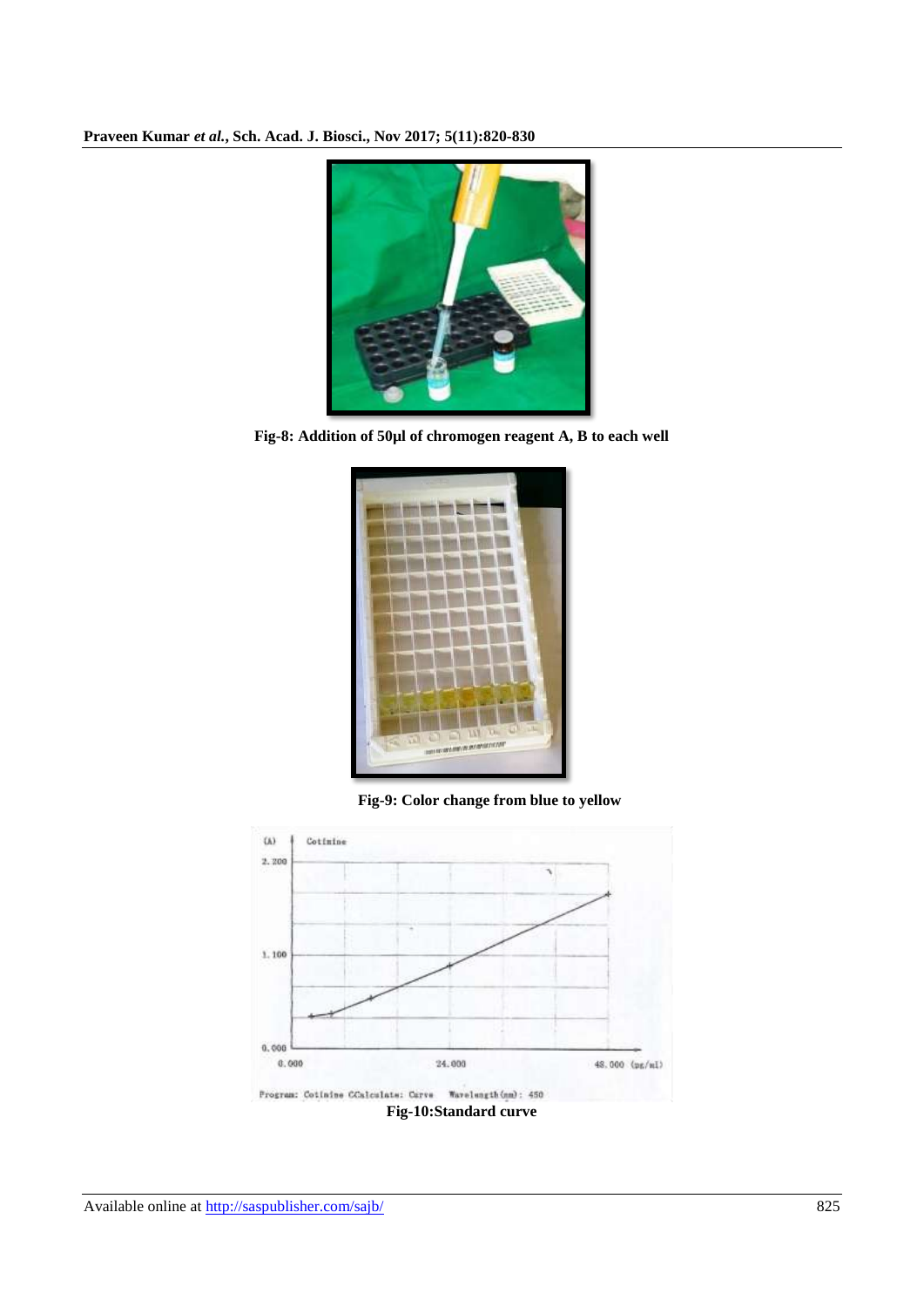| <b>Table-1: Dilution of standard solution</b> |  |                                                                                          |  |
|-----------------------------------------------|--|------------------------------------------------------------------------------------------|--|
|                                               |  | $48\text{pg/ml}$   Standard No. 5   120µl original standard + 120µl of standard diluents |  |
|                                               |  | $24\text{pg/ml}$   Standard No. 4   120µl of standard No.5 + 120µl of standard diluents  |  |
|                                               |  | 12pg/ml   Standard No. 3   120µl of standard No.4 + 120µl of standard diluents           |  |

6pg/ml Standard No. 2 | 120µl of standard No.  $3 + 120\mu$ l of standard diluents

| 3pg/ml |        |                  | Standard No. 1   120 $\mu$ l of standard No. 2 + 120 $\mu$ l of standard diluents |                                 |  |
|--------|--------|------------------|-----------------------------------------------------------------------------------|---------------------------------|--|
|        |        |                  | Table-2: Standard table                                                           |                                 |  |
|        | S. No. | <b>Standards</b> | Absorbance<br>(450nm)                                                             | <b>Concentration</b><br>(pg/ml) |  |
|        |        | S1               | 0.380                                                                             | 3.00                            |  |
|        |        | S <sub>2</sub>   | 0.413                                                                             | 6.00                            |  |
|        | 3      | S3               | 0.592                                                                             | 12.00                           |  |
|        |        | S4               | 0.977                                                                             | 24.00                           |  |

#### **Table–3: Intergroup comparison of variables**

5 S5 1.834 48.00

| <b>VARIABLES</b>              | NON- SMOKERS(Group A) <sup>a</sup> | $SMOKERS(Group B)^{a}$ | p-value <sup>b</sup> |
|-------------------------------|------------------------------------|------------------------|----------------------|
| AGE                           | 42(31,59)                          | 43(30,55)              | 0.692                |
| <b>PROBING POCKET</b>         | 4.3(4.08, 5.4)                     | 5.6(4.4, 7.4)          | < 0.001              |
| <b>DEPTH</b> (PPD)            |                                    |                        |                      |
| <b>CLINICAL</b>               | 4.2(4.0, 4.85)                     | 5.3(4.2, 7.2)          | < 0.001              |
| <b>ATTACHMENT LEVEL</b>       |                                    |                        |                      |
| (CAL)                         |                                    |                        |                      |
| PLAQUE INDEX (PI)             | 1.4(1.0, 2.3)                      | 1.4(0.4, 2.5)          | 0.932                |
| <b>GINGIVAL INDEX (GI)</b>    | 1.4(0.96, 2.32)                    | 0.86(0.12, 1.4)        | < 0.001              |
| <b>GINGIVAL BLEEDING</b>      | 43%(9%,78%)                        | 8%(1%,25%)             | < 0.001              |
| INDEX $(GBI)\%$               |                                    |                        |                      |
| <b>COTININE LEVEL (pg/ml)</b> | 4.65(1.26, 18.12)                  | 42.31(31.06,47.26)     | < 0.001              |

a: Median (Min, Max)

b: Mann-whitney U test was used to calculate the p-value

| Table-4: Age wise distribution |                |                    |  |
|--------------------------------|----------------|--------------------|--|
| <b>Age Group</b>               | <b>Smokers</b> | <b>Non-Smokers</b> |  |
| -40                            | 20(44.4%)      | 22(48.9%)          |  |
| 41-50                          | 17(37.8%)      | 16(35.6%)          |  |
| >50                            | 8(17.8%)       | 7(15.6%)           |  |
| Total                          | 45             | 45                 |  |

# **Table-5: Correlation of overall clinical parameters with salivary cotinine**

| <b>CLINICAL PARAMETERS</b>               | <b>COTININE LEVEL</b>     |                             |
|------------------------------------------|---------------------------|-----------------------------|
|                                          | <b>SPEARMAN'S RHO (P)</b> | <b>P-VALUE</b> <sup>a</sup> |
| <b>PROBING POCKET DEPTH (PPD)</b>        | 0.95                      | < 0.001                     |
| CLINICAL ATTACHMENT LEVEL (CAL)          | 0.96                      | < 0.001                     |
| PLAQUE INDEX (PI)                        | 0.05                      | 0.623                       |
| <b>GINGIVAL INDEX (GI)</b>               | $-0.94$                   | < 0.001                     |
| <b>GINGIVAL BLEEDING INDEX % (GBI %)</b> | $-0.94$                   | < 0.001                     |

A: Spearman's rho was used to find the p-value.

#### **DISCUSSION**

In 1997, World Health Organization (WHO) reported the prevalence of tobacco habits in India. It was found that 20% of population smoked cigarettes,

40% bidis and the remaining 40% is consumed chewing tobacco, pan masala, snuff, gutkha, masheri and tobacco toothpaste [19]. It has been estimated that there were 1.1 billion smokers worldwide and 182 million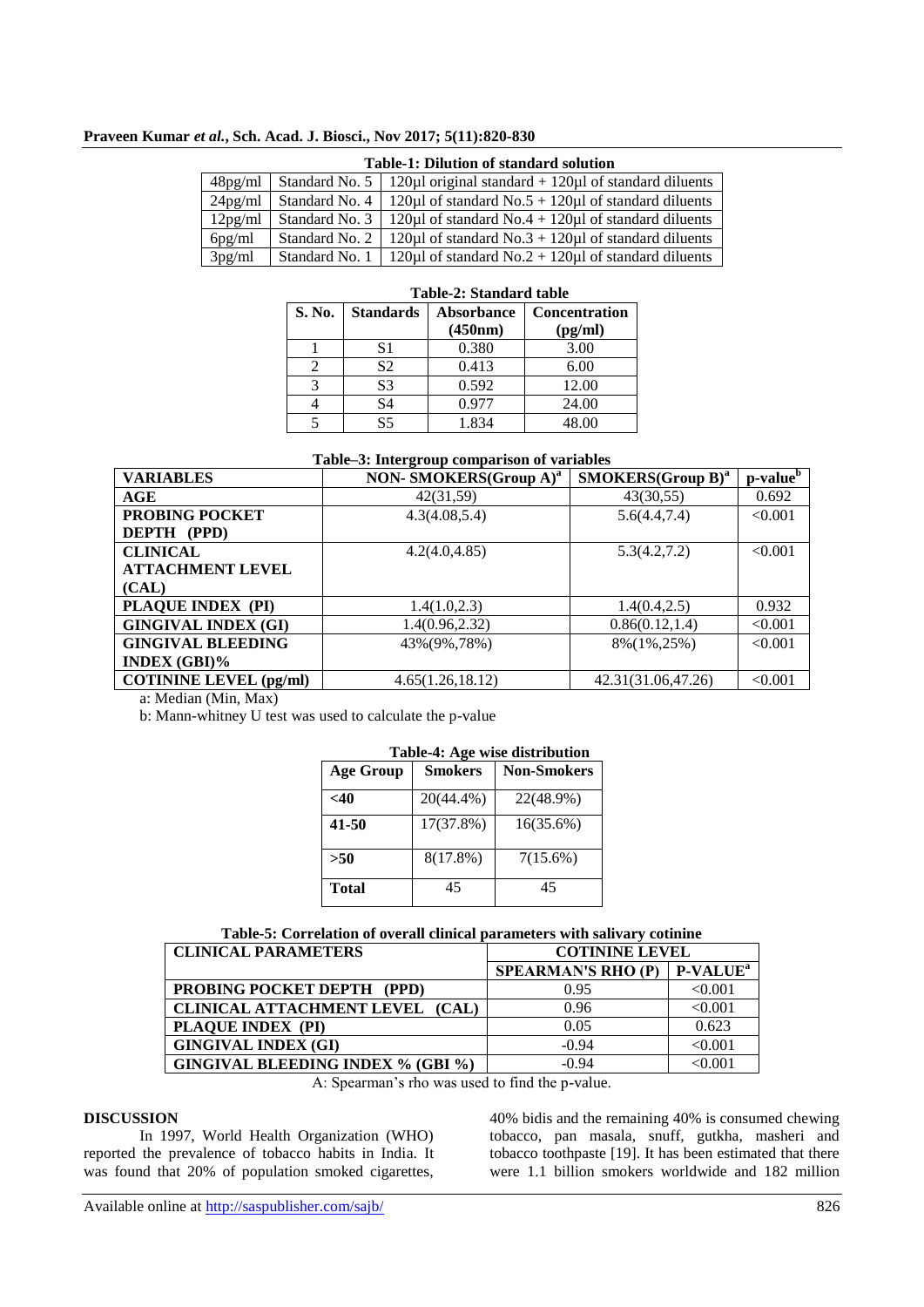(16.6%) of them live in India [20]. Tobacco use kills more than 5 million people per year; this means 1 in every 10 adult deaths occur worldwide [21].

Chronic periodontitis is believed to be influenced by interaction of host defense and environmental factors. Potential causal association of cigarette smoking and periodontitis was studied by Gelsky *et al.* in 1999. He stated that smoking meets most of the criteria for causation proposed by Hill in 1965. This statement was based on the fulfillment of parameters between smoking and periodontal disease severity demonstrated by multiple cross-sectional as well as longitudinal studies [22]. An overwhelming body of data from multiple cross-sectional and longitudinal studies demonstrated that pocket depth and clinical attachment loss were more prevalent and severe in patients who smoke compared with non-smokers [4].

Jan Bergstrom *et al***.** in 2000 [23] done a study to investigate the influence of smoking exposure over time on the periodontal health condition in a population before and after a follow-up interval of 10years. The results suggested that periodontal health is compromised by chronic smoking as evidenced by an increase of periodontally diseased sites concomitant with loss of periodontal bone height, as compared to non-smokers whose periodontal health condition remained unaltered throughout the 10year period of investigation.

In 2001 Haffajee and Socransky [24] from their study stated that increased prevalence of periodontal pathogens was caused by an increased colonization of shallow pockets and with no difference among smokers, former smokers and non- smokers in deep pockets. These data suggest that smokers have a greater extent of colonization by periodontal pathogens than non-smokers or former smokers and that this colonization may leads to an increased prevalence of periodontal breakdown.

The immune response of the host to plaque accumulation is essentially protective. In periodontal health and gingivitis, a balance exists between the bacterial challenge of plaque and the immune response from within the gingival tissues, with no resulting loss of periodontal support. The neutrophil is an important component of the host response to bacterial infection and alterations in neutrophil number or function may result in localized and systemic infections. Critical functions of neutrophils include chemotaxis (directed locomotion from the bloodstream to the site of infection), phagocytosis (internalization of foreign particles such as bacteria) and killing, using oxidative and non oxidative mechanisms [25]. In vitro studies of the effects of tobacco products on neutrophils have shown detrimental effects on cell movement as well as the oxidative burst [26]. In addition, the production of antibody essential for phagocytosis and killing of bacteria, specifically, immunoglobulinG2 (IgG2) levels to periodontal pathogens, has been reported to be reduced in smokers versus non-smokers with periodontitis [26-29], suggesting that smokers may have reduced protection against periodontal infection. In contrast, elevated levels of tumor necrosis factor alpha (TNF- $\alpha$ ) have been demonstrated in the gingival crevicular fluid (GCF) of smokers, as well as elevated levels of prostaglandin, neutrophil elastase, and matrix metalloproteinase-8 (MMP-8) [30].

The oxygen concentration in healthy gingival tissues appears to be less in smokers than non-smokers, although this condition is reversed in the presence of moderate inflammation. Sub gingival temperatures are lower in smokers than non-smokers and recovery from the vasoconstriction caused by local anesthetic administration takes longer time in smokers.

Cigarette smoke contains more than 4,000 chemicals, including more than 60 carcinogens. Nicotine is the principal tobacco alkaloid, occurring to the extent of about 1.5% by weight in commercial cigarette and comprising about 95% of the total alkaloid content. On an average about  $1-1.5$  mg of nicotine is absorbed systemically during smoking<sup>6</sup>. The liver convert's nicotine to several metabolites and a small percentage, usually 5-10%, is excreted unchanged in the urine [7].

Nicotine is extensively metabolized to a number of metabolites by the liver. Six primary metabolites of nicotine have been identified. Quantitatively, the most important metabolite of nicotine in most mammalian species is the lactam derivative, cotinine. In humans, about 70–80% of nicotine is converted to cotinine. Six primary metabolites of cotinine have been reported in humans. 3′-Hydroxycotinine is the main nicotine metabolite detected in smokers. The metabolism of cotinine is much slower than that of nicotine. Cotinine clearance averages about 45 ml/min and that of nicotine is 1200ml/min [31].

Because of the long half-life of cotinine it has been used as a biomarker for daily intake, both in cigarette smokers and in those exposed to second hand tobacco smoke. There is, however, individual variability in the quantitative relationship between steady state cotinine levels and intake of nicotine. This is because different people metabolize cotinine differently at different rates (usual clearance range 20– 75 ml /min) [31].

Martin et al from his study concluded that cotinine samples from blood, saliva and urine were

Available online at<http://saspublisher.com/sajb/> 827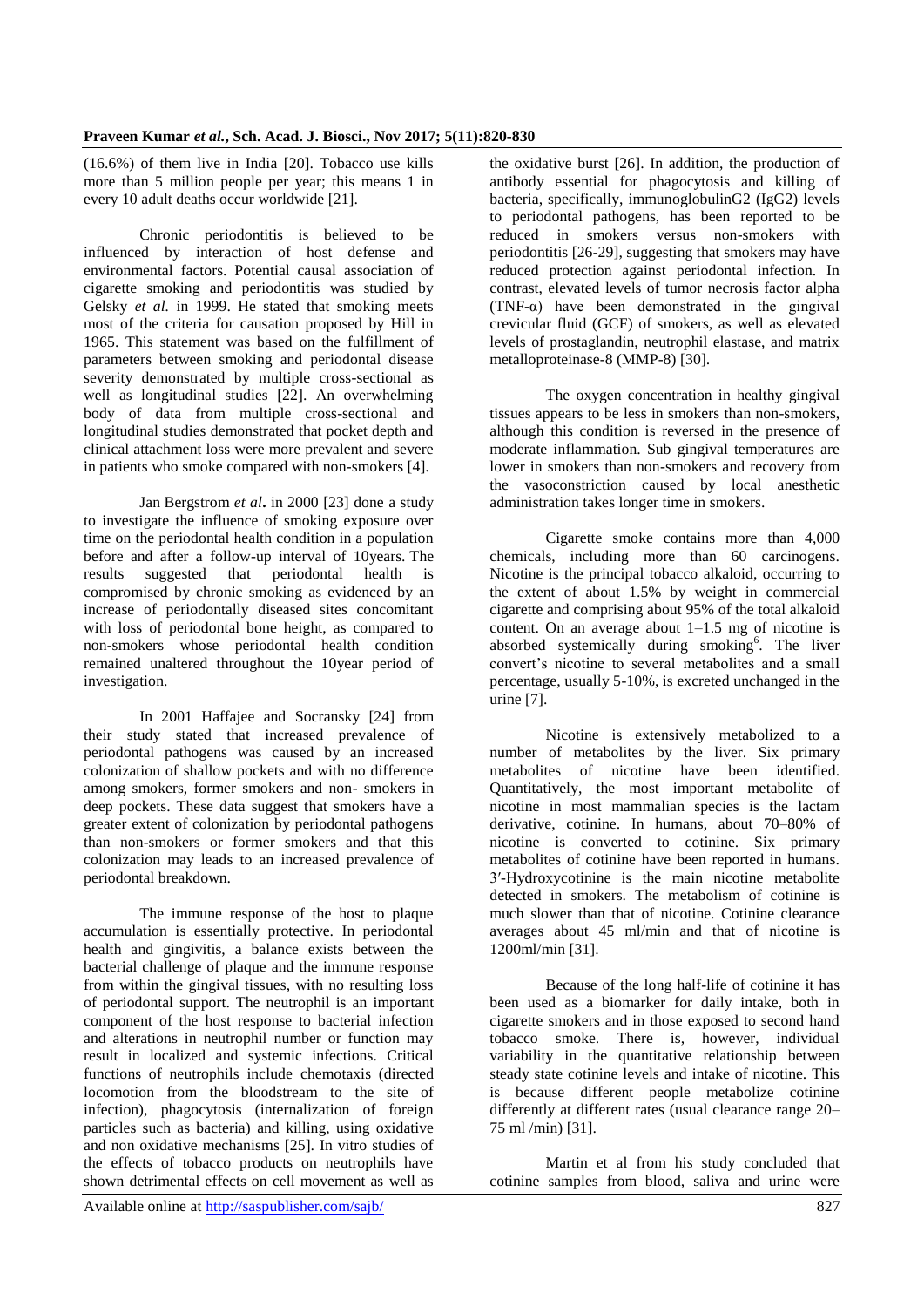equally applicable to the whole range of issues requiring estimates of nicotine exposure from tobacco smoking. After cessation of smoking cotinine concentrations in all body fluids may be expected to decline to non-smoking levels within four days in the majority of cases, with an upper limit of seven days. Choice of fluid for sampling will depend on practical rather than pharmacokinetic considerations [8].

Cotinine level can be measured quantitatively using Enzyme Linked Immunosorbent Assay (ELISA) analysis, Gas chromatography, High Performance Liquid Chromatography (HPLC) and semiquantitatively by reagent impregnated test strips. The cotinine levels found with ELISA were consistent with results from gas liquid chromatography [32].

Chamarthi Surya *et al.* [33] has done a study to asses a reliable marker of tobacco smoke exposure (salivary cotinine) by chair side reagent strip test to confirm the quantitative association between smoking and chronic periodontitis and concluded that quantitative direct association was established between salivary cotinine and severity of periodontitis.

In this study age of the subjects ranged between 30-60years. For the statistical analysis age wise distribution of patients was done and they were divided into three sub groups. The analysis showed no statistically significant difference between two groups age wise. The median value of non-smokers and smokers were 42 and 43 years respectively. Only males were included in the study because there is high prevalence of cigarette smoking in males compared to females in India [34].

In this study Probing Pocket Depth (PPD), Clinical Attachment Levels (CAL) were calculated to measure the degree of periodontal destruction. Both PPD and CAL were significantly more in Group B when compared to Group A, inspite of the plaque scores showing no significant statistical difference. Similar findings have been reported in studies by, Surya *et al.* [33] and Sreedevi *et al.* [35]. This finding implies that the degree of periodontal destruction is more in smokers when compared to non-smokers.

Gingival index (GI) was higher in Group A than in Group B and the difference was found to be statistically significant. These findings were in consistence with the data Surya *et al.* [33].

Gingival bleeding index (GBI) was higher in Group than in Group B and the difference was found to be statistically significant. These findings were also in consistence with the data of Surya *et al.* [33]. Decreased gingival bleeding in smokers was explained as being due to nicotine, which causes vasoconstriction of

peripheral blood vessels such as in forearm, skin and hands.

In this study the median value of plaque index in Group A and Group B showed that there was no statistically significant difference between two groups. These results were in consistence with the findings of Sreedevi *et al.* [35]. This finding implies that the harmful effects of smoking on periodontal health may not be associated with plaque accumulation and poor oral hygiene.

In this study the median values of salivary cotinine levels for the intergroup comparison showed a statistically significant difference between the groups and it was significantly higher in Group B with p value <0.001. These findings were in agreement with the study by Yamamoto *et al.* [12]. This finding implies that cotinine levels in saliva were more in smokers than in non-smokers. The reason for the detection of salivary cotinine in non-smokers is because of exposure to environmental tobacco smoke.

The correlation between Fagerstrom index and salivary cotinine level in smokers was done which showed that a significantly positive correlation between them with  $p$  value <0.001. It indicates that with the increase in Fagerstrom value salivary cotinine levels also increased. The smokers who were depended more towards smoking have shown greater values of Fagerstrom index. These results were in agreement with the study by Heatherton *et al.* [16].

In this study the correlation between overall salivary cotinine values (i.e both in smokers and nonsmokers) and overall clinical parameters showed a positive correlation for PPD, CAL and a negative correlation for GI, GBI. There was no significant correlation for PI. These results were in agreement with the studies by Gonzalez *et al.* [10]. This shows that as the salivary cotinine levels increased, the severity of periodontal parameters (i.e PPD, CAL) also increased. Tobacco smoke interacts with, and compounds the effects of various systemic conditions, resulting in greater disease severity. This finding also establishes a quantitative direct association between the level of tobacco smoke exposure and severity of periodontitis.

# **Limitations of the present study**

Categorization of subjects as smokers and non-smokers may not be sufficient to evaluate the role of smoking in the severity of periodontal disease. This is because smokers represent a highly heterogeneous group of subjects. Instances where non-smokers can test positive for cotinine include environmental tobacco smoke (ETS) exposure. Individual metabolism, rate of absorption and ethnic differences also plays a role in the estimation of tobacco exposure which was not taken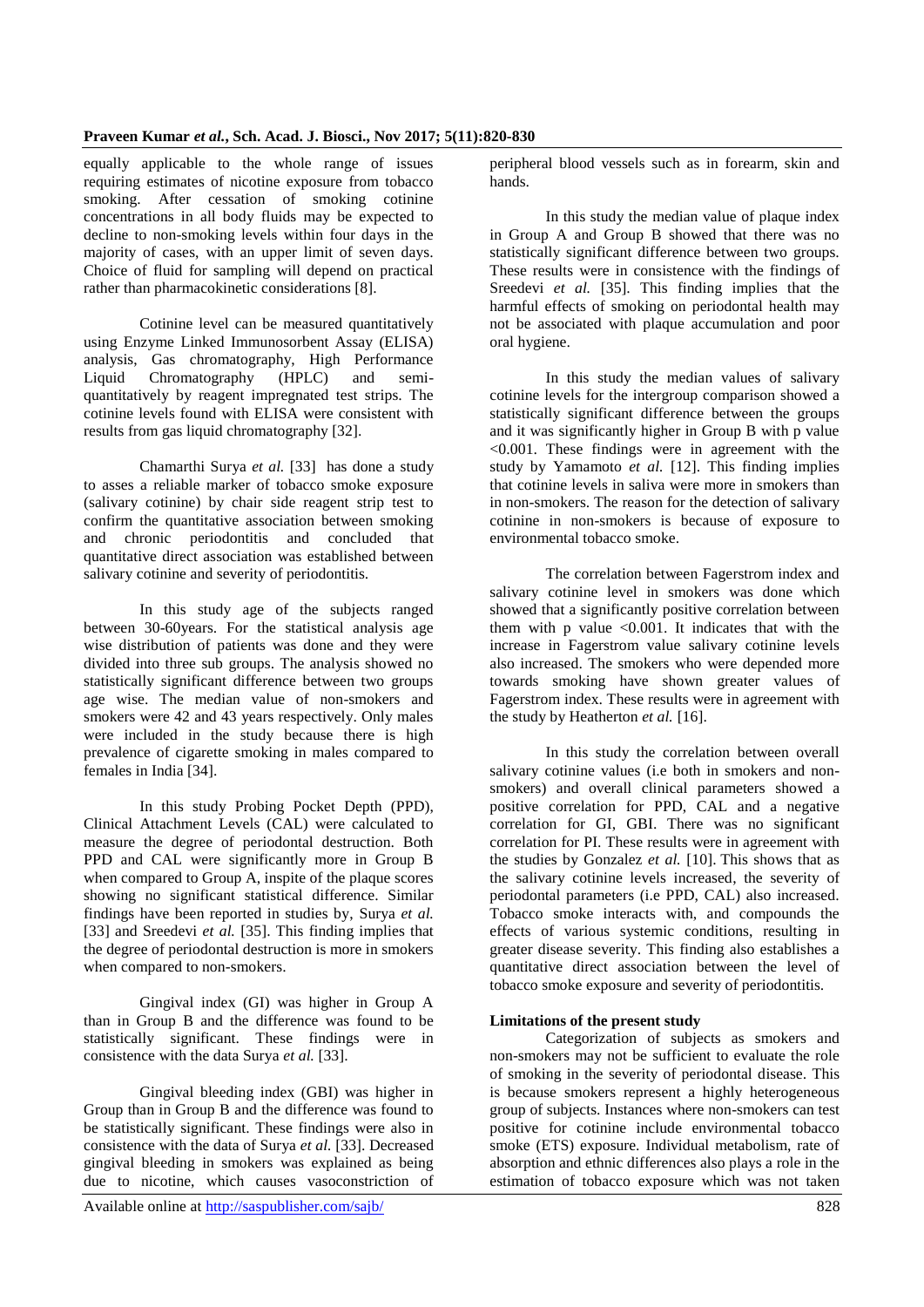into consideration. The sample included only males hence more number of studies including females also should be conducted.

# **CONCLUSION**

In this study the elevated cotinine levels in saliva showed a strong association for periodontal disease in smokers compared to non-smokers. The severe nicotine dependence also correlated positively to increased salivary cotinine levels. Hence quantitative assessment of cotinine levels can be considered as a strong diagnostic tool for assessing periodontal disease. Further longitudinal studies upon larger population are required to quantitatively assess the relationship between smoking and severity of periodontitis.

# **REFERENCES**

- 1. AAP: Position paper: Epidemiology of periodontal diseases. J Periodontol 2005; 76:1406-1419.
- 2. Grossi SG, Zambon JJ, Ho AW, Koch G, Dunford RG, Machtei EE, Norderyd OM, Genco RJ. Assessment of risk for periodontal disease. I. Risk indicators for attachment loss. Journal of periodontology. 1994 Mar;65(3):260-7.
- 3. Grossi SG, Genco RJ, Machtet EE, Ho AW, Koch G, Dunford R, Zambon JJ, Hausmann E. Assessment of risk for periodontal disease. II. Risk indicators for alveolar bone loss. Journal of periodontology. 1995 Jan;66(1):23-9.
- 4. Georgia KJ, Margaret H. Cigarette smoking and the periodontal patient. State of the Art Review. J Periodontol 2004; 75:196-209.
- 5. Pabst MJ, Pabst KM, Collier JA, Coleman TC, Lemons-Prince ML, Godat MS, Waring MB, Babu JP. Inhibition of neutrophil and monocyte defensive functions by nicotine. Journal of periodontology. 1995 Dec;66(12):1047-55.
- 6. Binnie V, McHugh S, Macpherson L, Borland B, Moir K, Malik K. The validation of self-reported smoking status by analyzing cotinine levels in stimulated and unstimulated saliva, serum and urine. Oral Dis 2004; 10:287-93.
- 7. Benowitz NL. Cotinine as a biomarker of environmental tobacco smoke exposure. Epidemiol Rev 1996; 18:188-204.
- 8. Jarvis MJ, Russel MA, Benowitz NL, Feyerabend C. Elimination of cotinine from body fluids: Implications for non invasive measurement of tobacco smoke exposure. Am J Public Health 1988; 78:696-8.
- 9. Bernert JT Jr, McGuffey JE, Morrison MA, Pirkle JL. Comparison of serum and salivary cotinine measurements by sensitive high-performance liquid chromatography-tandem mass spectrometry method as an indicator of exposure to tobacco smoke among smokers and non-smokers. J Anal Toxicol 2000; 24:333-9.
- 10. Gonzalez YM, De Nardin A, Grossi SG, Machtei EE, Genco RJ, De Nardin E. Serum cotinine levels, smoking, and periodontal attachment loss. Journal of dental research. 1996 Feb;75(2):796-802.
- 11. Chen X, Wolff L, Aeppli D, Guo Z, Luan WM, Baelum V, Fejeskov O. Cigarette smoking, salivary/gingival crevicular fluid cotinine and periodontal status A 10‐year longitudinal study. Journal of clinical periodontology. 2001 Apr 1;28(4):331-9.
- 12. Yamamoto Y, Nishida N, Tanaka M, Hayashi N, Matsuse R, Nakayama K, Morimoto K, Shizukuishi S. Association between passive and active smoking evaluated by salivary cotinine and periodontitis. Journal of clinical periodontology. 2005 Oct 1;32(10):1041-6.
- 13. Silness J, Löe H. Periodontal disease in pregnancy II. Correlation between oral hygiene and periodontal condition. Acta odontologica scandinavica. 1964 Jan 1;22(1):121-35.
- 14. Löe H, Silness J. Periodontal disease in pregnancy I. Prevalence and severity. Acta odontologica scandinavica. 1963 Jan 1;21(6):533-51
- 15. Ainamo J, Bay I. Problems and proposals for recording gingivitis and plaque. International dental journal. 1975 Dec;25(4):229-35.
- 16. Todd f. Heatherton, Lynn t. Kozlowski, Richard c. Frecker, Karl-olov Fagerstrom. The Fagerstrom Test for Nicotine Dependence: A revision of the Fagerstrom Tolerance Questionnaire. British Journal of Addiction 1991; 86:1119-1127.
- 17. Navazesh M. Methods for collecting saliva. Annals of the New York Academy of Sciences. 1993 Sep 1;694(1):72-7.
- 18. SHANGHAI YEHUA Biological Technology. Human Cotinine (Cotinine) ELISA Kit. Cat.No-YHB0853Hu.
- 19. WHO. Tobacco or health. A global status report. WHO publication. Geneva 1997.
- 20. Sinha DN, Guptha PC, Pendnekar MS. Tobacco use among students in the eight north-eastern states of India. Indian J Cancer 2003; 2:43-59.
- 21. World Health Organization. [Internet]. Geneve: WHO; 2010.
- 22. Gelskey SC. Cigarette smoking and periodontitis: methodology to assess the strength of evidence in support of a causal association. Community Dent Oral Epidemiol 1999; 27(1):16-24.
- 23. Jan Bergstrom, Soren Eliasson, Jan Dock. A 10 year prospective study of tobacco smoking and periodontal health. J Periodontol 2000; 71(8):1338- 1347.
- 24. Haffajee AD, Socransky SS. Relationship of cigarette smoking to the subgingival microbiota. J Clin Periodontol 2001; 28: 377–388.
- 25. Kenney EB, Kraal JH, Saxe SR, Jones J. The effect of cigarette smoke on human oral

Available online at<http://saspublisher.com/sajb/> 829